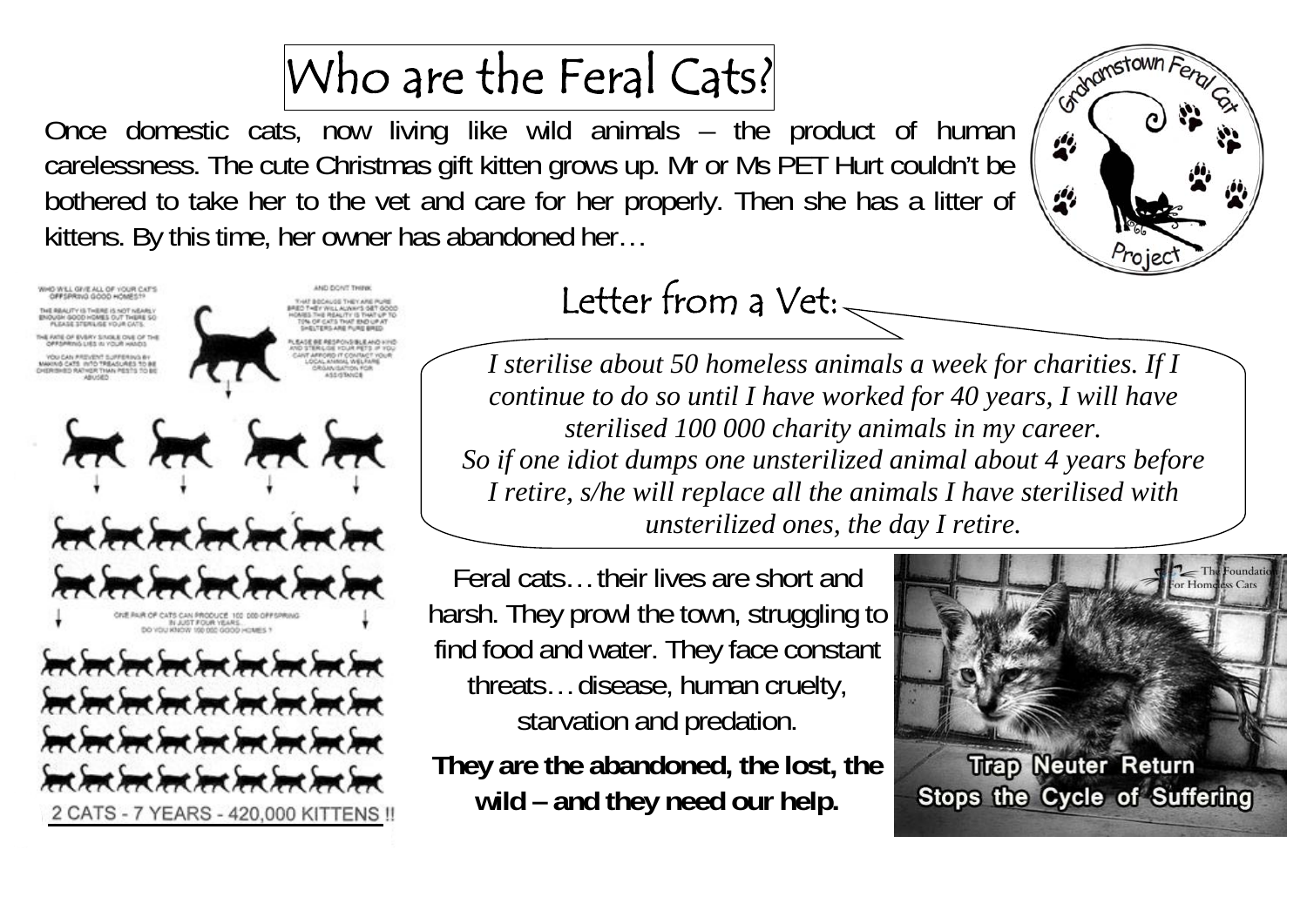### What is the Grahamstown Feral Cat Project?

#### **Run by caring volunteers, the GFCP offers a sustainable solution**:



Volunteers humanely trap feral cats, take them to the vet to be spayed or neutered; the tip of the right ear is snipped off to identify those that have been sterilized. They then return the cats to their colonies to live out their lives.

*Just because we have no voice doesn't mean we feel no pain.* 

The volunteers also act as caretakers –

providing food and adequate shelter, monitoring the cats' health, and ensuring that all individuals in the colony are in fact sterilised.

**The project is independent of any other organisation and relies on donations from the public**.



The State Veterinarian sponsors vaccinations against rabies.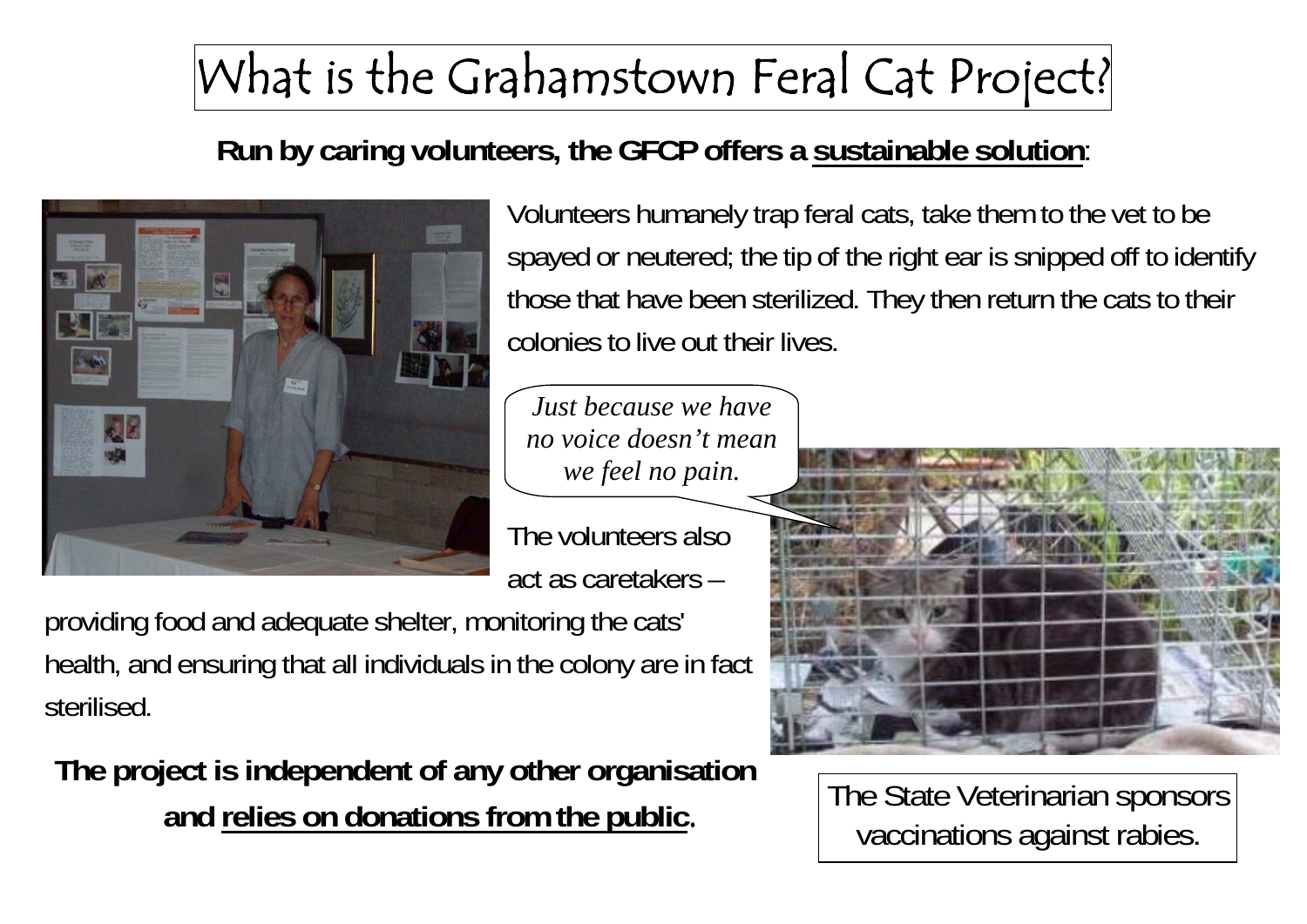### Trap Neuter Release (TNR)

**Trapping, sterilizing and releasing** is globally recognised as the **least costly**, **most efficient, humane and sustainable way of stabilizing feral cat populations.** 





### Feral Cats also play a Useful Role:

They **control rodents**, which are attracted by restaurants and rubbish bins. This is more efficient and does not have the negative impact of poisons on the environment.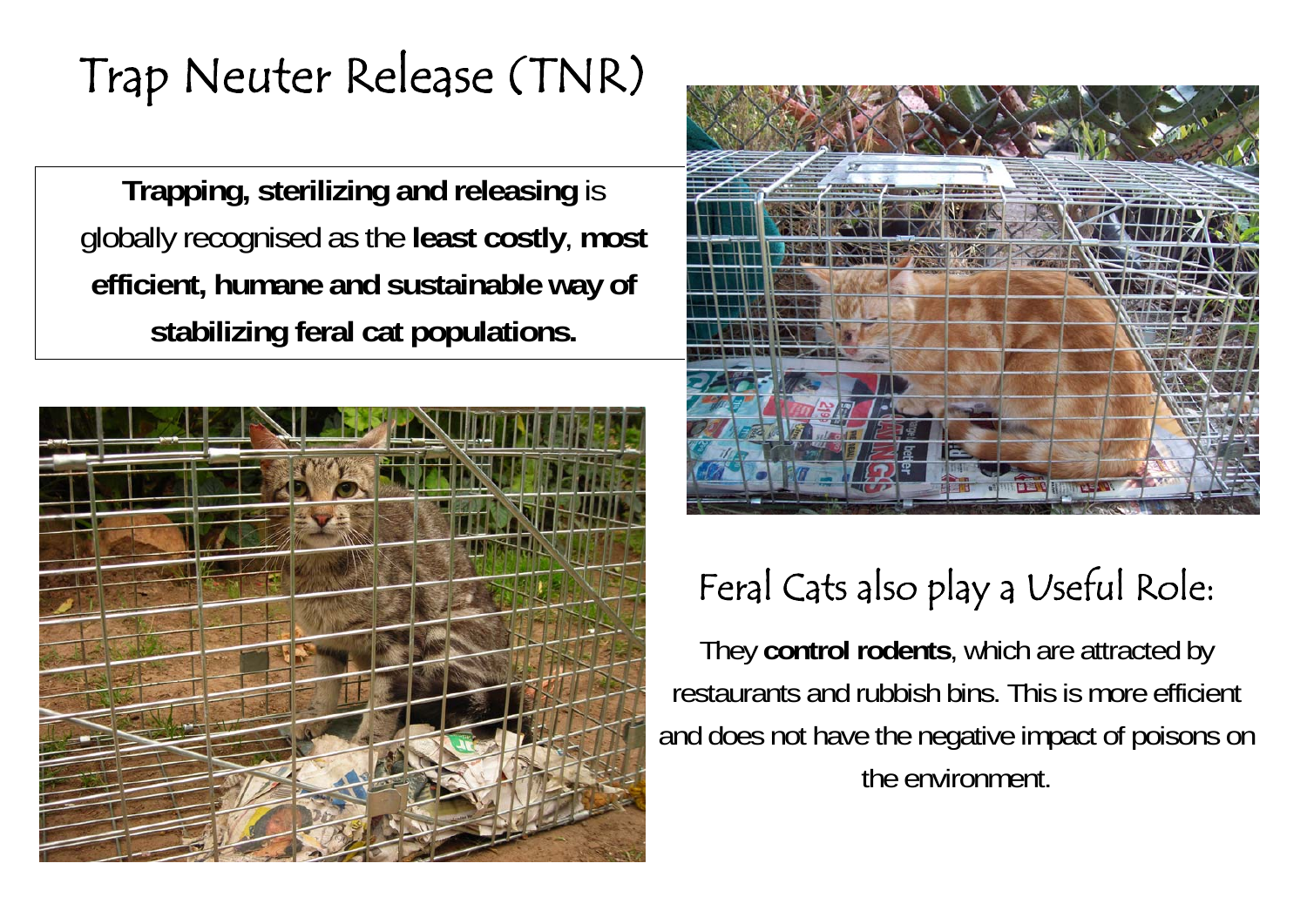## Kittens in Need of Forever Homes

Caring volunteers act as temporary 'foster mothers' to feral kittens. They gentle them and help them regain trust in humans. There are some beautiful youngsters in need of 'forever homes'.





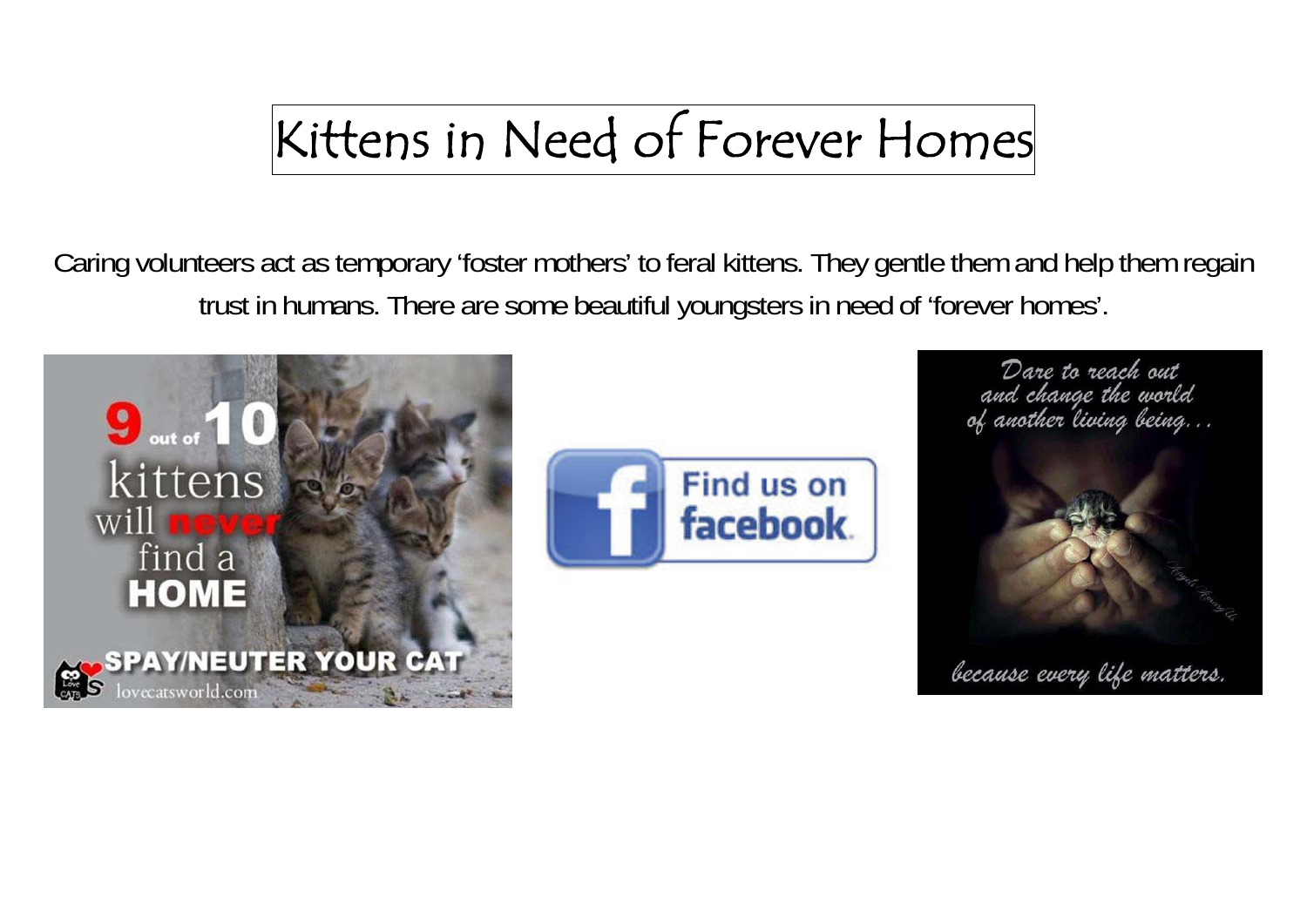## How Can You Help?

Do something, no matter how small…

… be part of the change that you would like to see:



Make regular donations (money or food) to the project.



Volunteer a little of your time to help raise funds.



**AL** Become a cat colony caretaker.



Raise awareness about animal welfare.



**AL** Practice responsible pet ownership.

Foster or adopt.



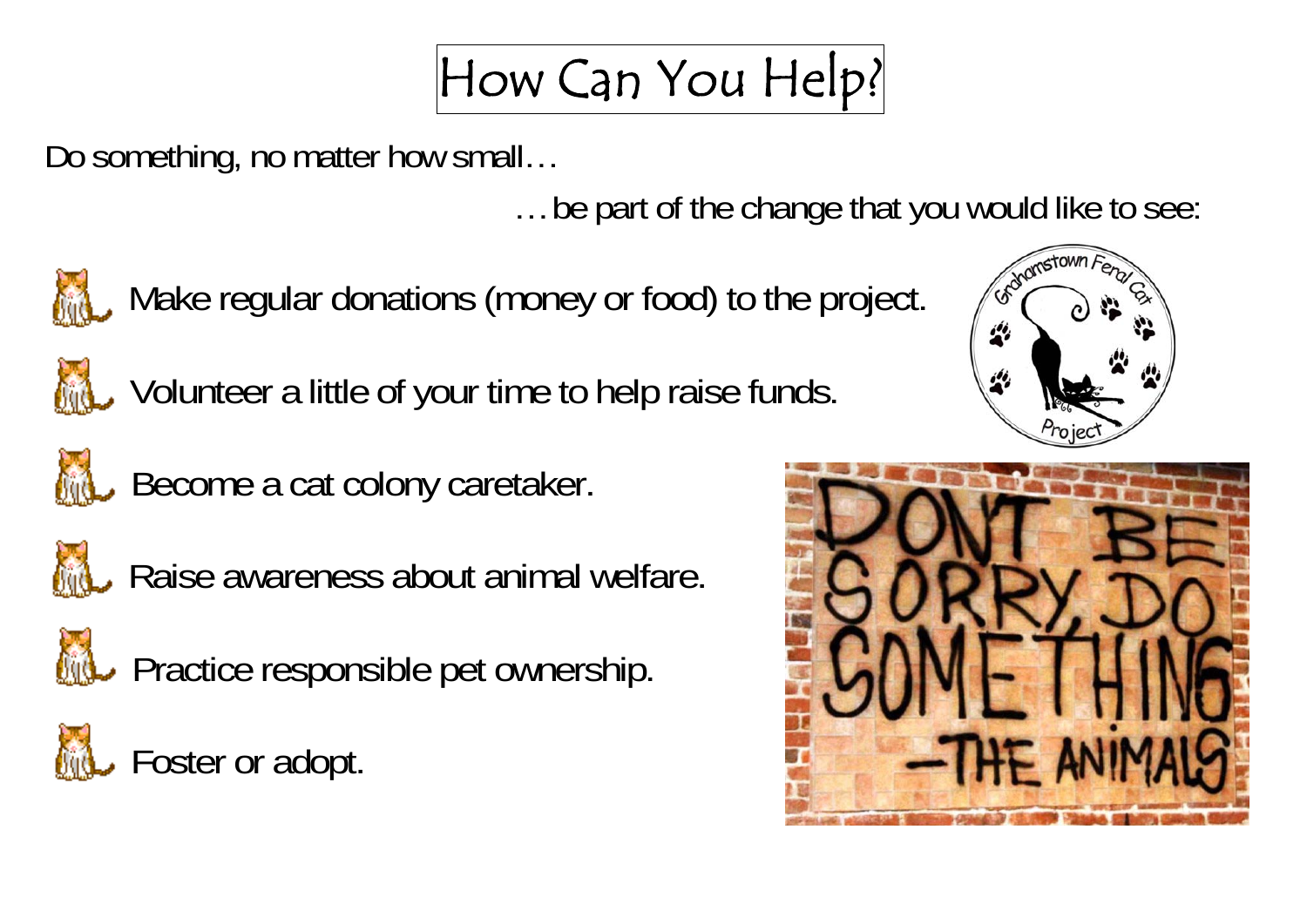# More Info

The Grahamstown Feral Cat Project promotes Responsible Pet Ownership:

Proper care (feeding, vaccination and preventative treatment against parasites, etc) and sterilisation to prevent unplanned kittens – and reduce the number of homeless animals.

Costs for the Grahamstown Feral Cat Project:



Spaying costs R432 or R500 (if pregnant/on heat) and neutering costs R276 (neuter). Food and veterinary care costs depend on requirements at the time.

Contacts:



www.ru.ac.za/environment/resources/animalcare/feralcats l.grant@nelm.org.za